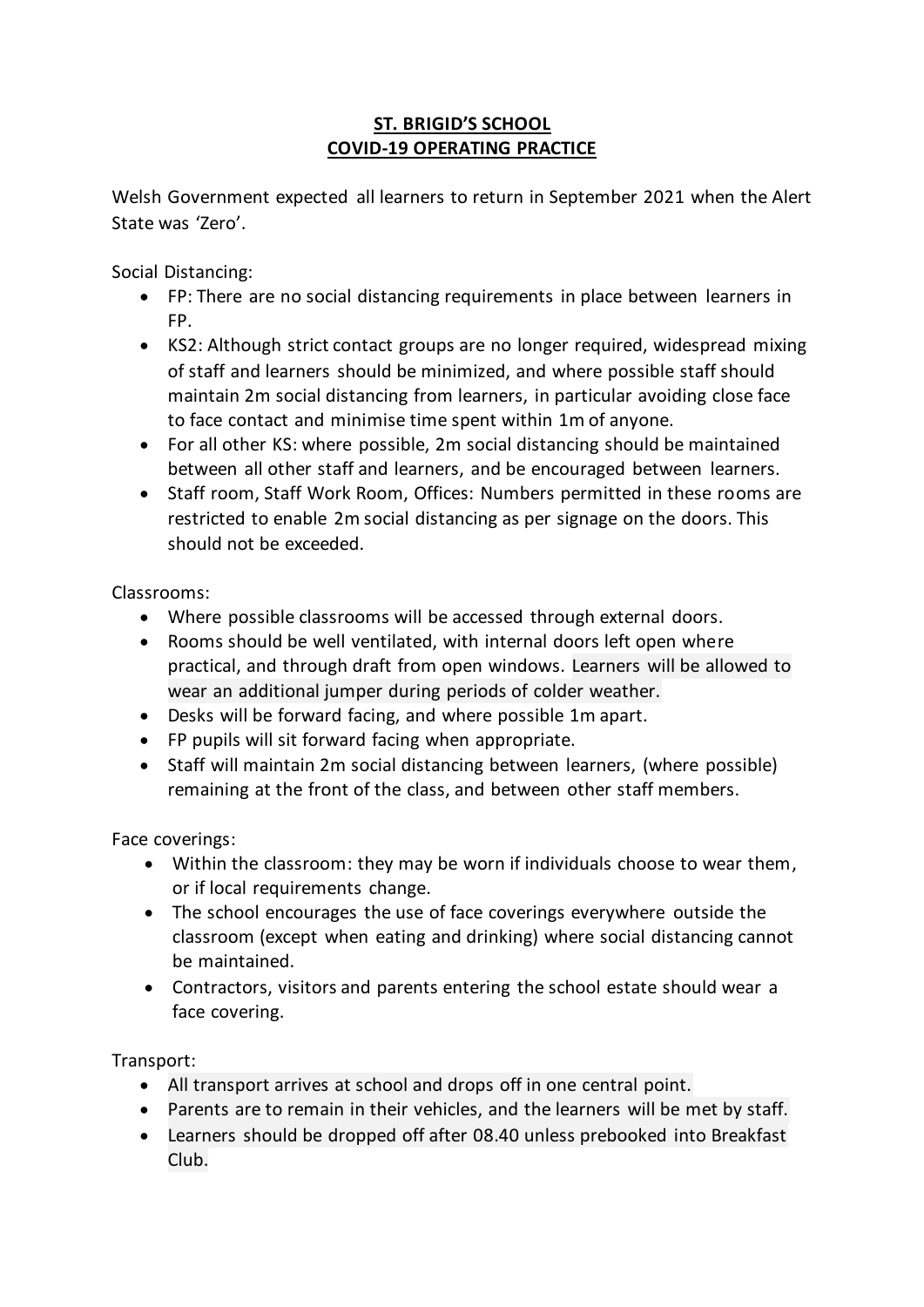- Learners and staff to wash/sanitise hands prior to going to class.
- Parent/carer contact with school should still be done remotely.

Display of COVID symptoms:

- No-one with symptoms, or who has tested positive for COVID-19, or who has been contacted by TTP and told to self-isolate should attend school for any reason.
- Household members of an individual who has tested positive for COVID-19 or displays symptoms should not attend the school setting unless they are fully vaccinated or under the age of 18.
- Families should notify the school as normal if their child is unable to attend so that staff can explore the reason with them and address barriers together. The reason for non-attendance should be provided so that the school may record attendance correctly.
- Reasons for non-attendance should be recorded in accordance with the codes provided in the WG Operational Guidance updated 20 August 2021.
- Confirmed cases of COVID-19 among the school community will be managed and any outbreak contained by following local health protection team advice.
- School Protocol (using WG guidance) established and displayed around school.
- Isolation Room established (First Aid, PPE). All procedures associated with respect to this have been communicated to parents/carers.
- Contact is defined as someone who has had 'close contact' during the period: within 1m of the person who tested positive and has been coughed on/had face to face conversation/skin to skin physical contact or been in other forms of contact within 1m for one minute or longer or within 2m for more than 15 minutes or having travelled in a vehicle with the person who tested positive. It is the responsibility of TTP to identify individuals who meet the definition of 'close contact' and whether they are required to self-isolate.

Lateral Flow Device Testing:

• All staff, and learners over the age of 11, should take twice weekly LFT and report the results online. Anyone who tests positive and everyone they live with should immediately self-isolate and book a PCR test. Test kits are issued by school.

Vulnerable learners:

• Where vulnerable learners are required to self-isolate a system will be put in place to keep in contact with the learner and to provide pastoral support and check that the learner has access to educational support.

Injury to learners on site:

• If attending to any wounds, etc school staff to use Personal Protective Equipment (PPE) at all times.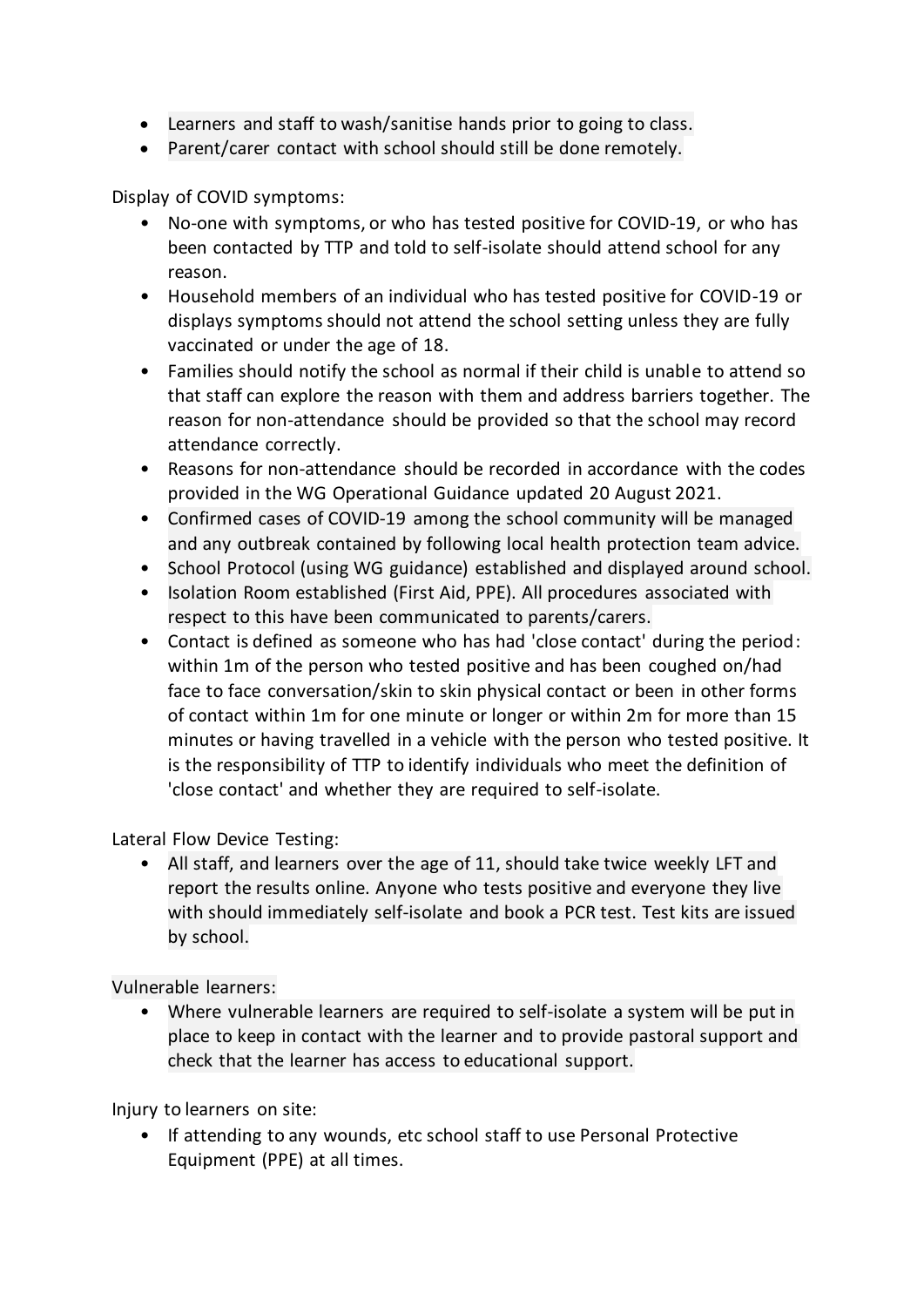- Ask parent / carer permission for learner to attend doctors surgery or hospital during pandemic. If in any doubt (or if not able to contact parent / carer) contact NHS Direct / Emergency Services for advice.
- An emergency service could be called for some serious incidents or incidents, but not always. SLT are willing to go to hospital if parent / carer could not collect the learner. Consent of the parent/carer would be sought in the first place bearing in mind that some may be reluctant to visit the hospital at present.

## Routine:

- All learners to go directly to their classrooms and wash/sanitise their hands on entry.
- Staff should sign in and then go directly to their classroom or the staff rooms using the one way system.
- Learners should not be required to wait in corridors outside empty classrooms before entering. Where learners are required to wait before entering a classroom (except when outside) they should line up in single file.
- Staff/learners are to disinfect equipment and desks before and after use.
- Lessons are off-set by 5 minutes to allow transition to lessons and for staff to wipe down tables in preparation for the next group.
- Windows are to be opened sufficiently to allow constant background ventilation, but should be opened fully during break times and after school. Cleaning staff should close the windows after cleaning the room at the end of the day.

Toilets and washing facilities:

- Toilets and washing facilities will be cleaned on a regular basis during the day.
- Hand sanitising facilities will be located around the school, outside every toilet and in every classroom.

Dining arrangements (staff and learners):

- FP learners will eat lunch in their classrooms.
- Lunch will be consumed outdoors or in the classroom in poor weather.
- The learners will eat at their desks in poor weather. In this case, tables should be removed of clutter, disinfected by the class teacher/learners (Secondary only), and visually clean before food is produced.
- Learners should also wash their hands before and after eating and staff should also wash their hands before and after serving food.
- Food must not be shared.
- Staff to remind pupils of appropriate classroom behaviour and monitor and implement control measures if appropriate (locking room, etc.)
- Staff are not to make drinks/share food with others and must wash and remove their personal crockery/cutlery.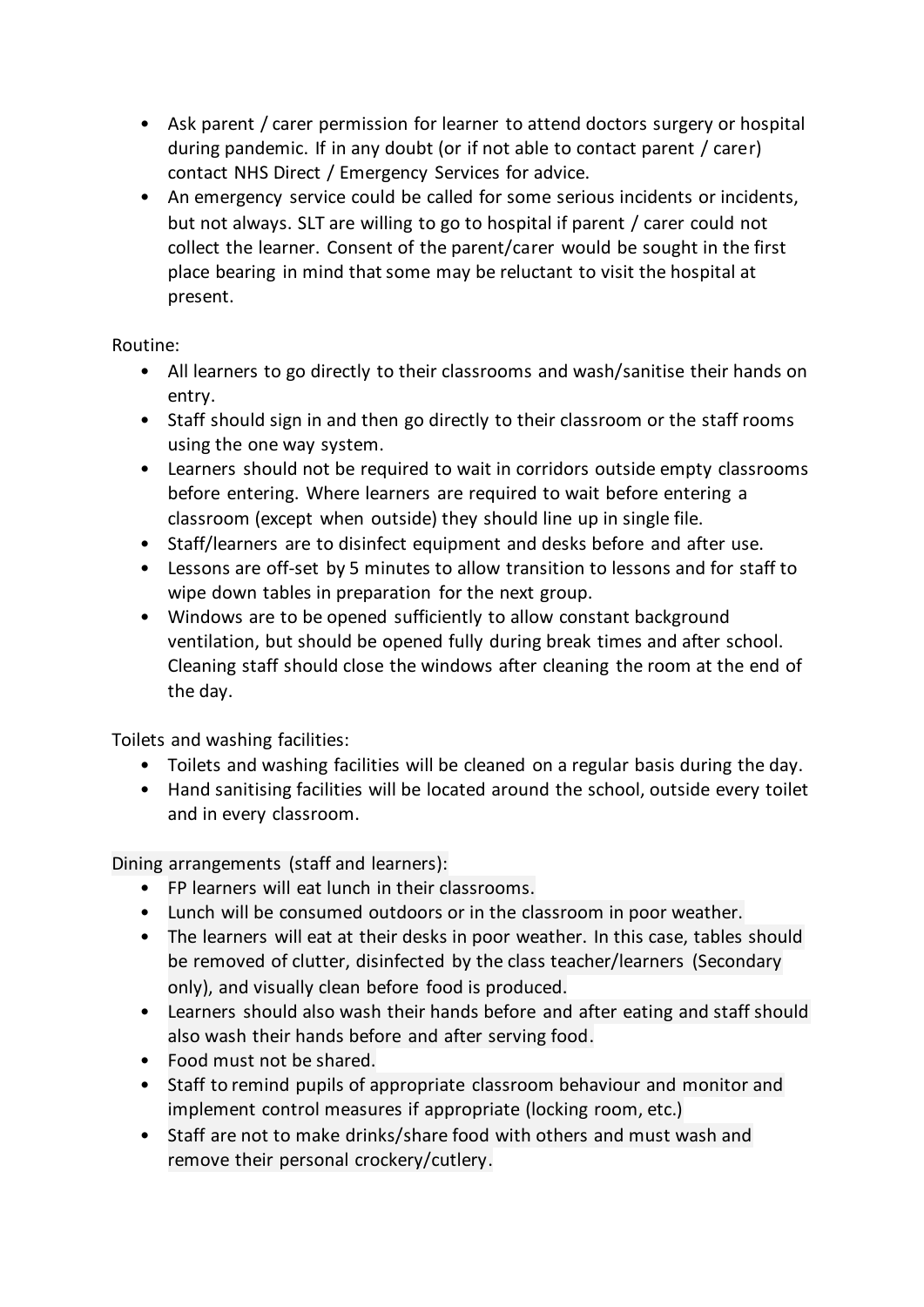Personal Protective Equipment:

- The school follows Public Health Wales (PHW) guidance around gloves and aprons.
- PPE including face coverings is available in the classrooms.
- Staff will wear 3-layer face coverings when in the classroom with learners, if they cannot maintain 2m social distance; they may wear face shields, in addition, if they wish.
- Follow guidance re PPE, including face coverings, aprons and gloves.
- Lidded bins are in each classroom.

## Visitors:

- Only essential visitors present at main reception and wait for staff to meet them.
- No visitors allowed in school unless pre-arranged.
- All visitors should be asked to confirm that they have not recently tested positive for COVID-19 and that they do not have any symptoms of COVID-19.
- A record should be kept of all visitors, including their contact details for the purpose of Test, Track and Protect.
- There should be no unnecessary visits or meetings, as they can be via telephone or Microsoft Teams etc., or where visits can happen outside of school hours, they should.
- Contractors should comply with 2m social distancing with staff and learners of the school and must sanitise hands on arrival and maintain handwashing/sanitising procedures and wear face coverings whilst on the premises.

### Cleaning:

- Double bagging for waste.
- Waste bins are emptied daily by caretaking team.
- Cleaning staff will empty bins in the toilets during regular cleaning throughout the day.
- Increased cleaning, including more frequent cleaning of rooms/shared areas after they have been used by different groups, and cleaning frequently touched surfaces and toilet facilities often, using standard products such as detergents and bleach.
- Follow the latest cleaning in non-healthcare settings.
- Staff should disinfect the photocopier/printer before and after use.

### Fire Safety Procedures:

- Weekly fire alarm tests as normal.
- Fire evacuation drills will be carried out in accordance with the normal Fire Safety Policy.
- 2m social distancing during evacuation if practicable.